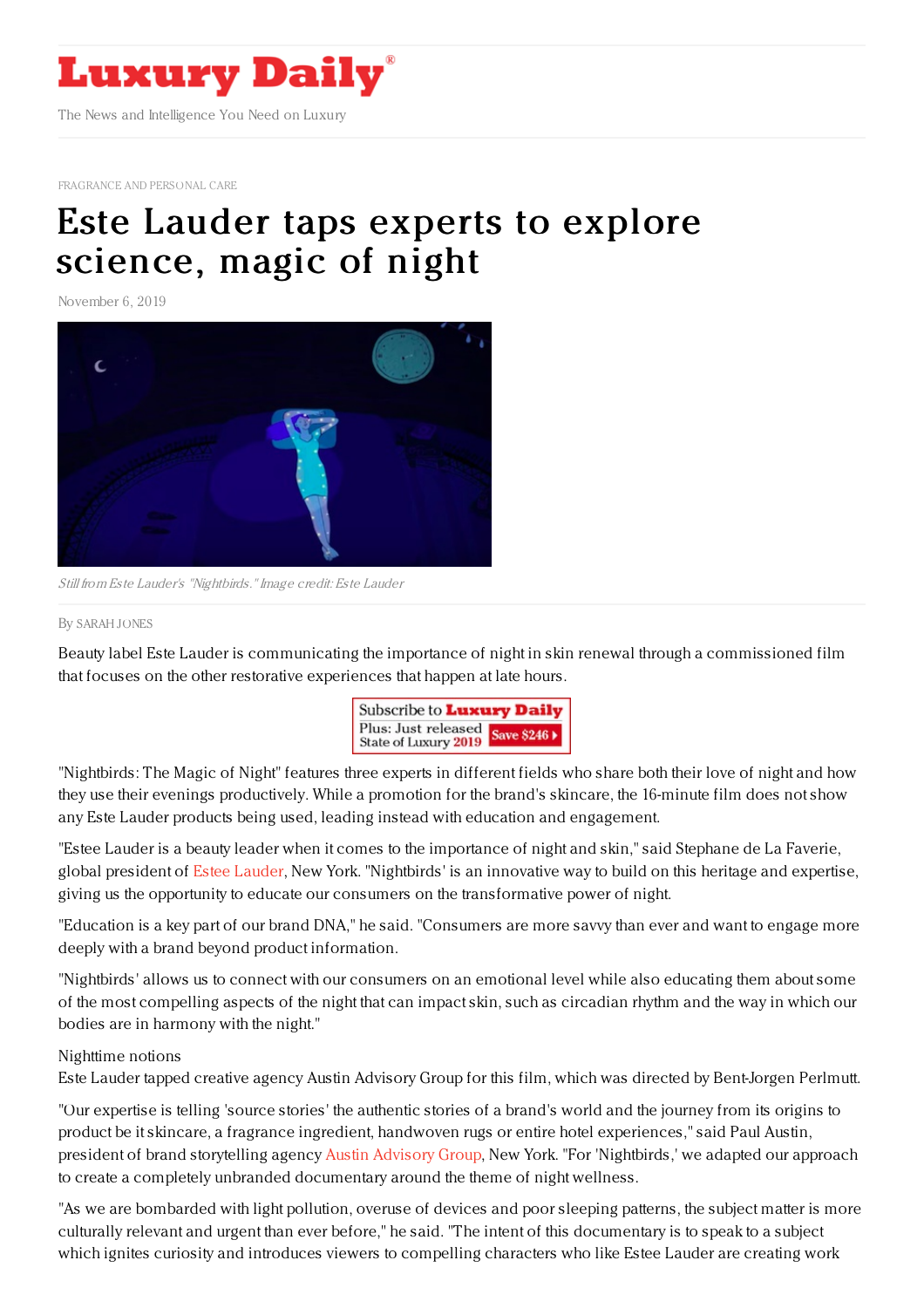and studying the subject of the night in extraordinary depth and in diverse ways."

The three individuals profiled in the short all have a fondness for and professional interest in night.

Researcher Paolo Sassone-Corsi, Ph.D. and science historian Lan A. Li, Ph.D. both study how the human body responds to night, including what happens when people are asleep beyond rest.

Meanwhile, composer Max Richter says he has written all of his pieces at night, and he equates music with dreaming. He describes this time of day as a "reservoir of possibilities," as the subconscious takes over.

Mr. Richter even created an eight-hour piece dubbed "Sleep," which has usually been performed in a space containing mattresses for the audience.

Dr. Li explains that she used to love going to the beach after the sun had set, since it was a different sensorial experience. The crowds and seagulls had dissipated, allowing the sound of the waves crashing to come through clearer and louder.

The night sky inspired Dr. Sassone-Corsi's career in science. As a child, his parents gave him a telescope that provoked his interest in astronomy and biology.

Dr. Sassone-Corsi talks about how every living thing has a circadian rhythm, whether it is dolphins who rest one half of their brain at a time or the mimosa plant that opens and closes its leaves on a 24-hour cycle.



Still from Nightbirds. Image credit: Este Lauder

Continuing on the idea of internal timekeeping, Dr. Li describes how different body parts are assigned to different parts of day in Chinese body clocks, indicating when the organs function the best.

According to traditional Asian medicine, there is a "golden hour" in the middle of the night in which cells repair themselves. For instance, sunlight damaged skin cells might fix themselves during sleep.

Humans have been challenging the natural sleep-wake cycle for more than a century, as electricity has made it easier to ignore darkness. This has only become more of an issue as digital devices with bright screens have become omnipresent.

The trio of experts suggests pausing and slowing down to look at the sky or appreciate night in a different way.

"By speaking to a larger topic in this case, the power of the night we are bringing visibility to an enormous world of activities and stories, and most importantly we are working to generate a conversation around the subject matter which ignites curiosity," Mr. Austin said.

"If we can inspire and audience to be curious and we can elevate the awareness of 'night wellness' as a powerful approach to personal health and well-being, people will start to search for products and brands with proven expertise and products in this realm," he said. "And of course Estee Lauder's over 35 year study of circadian science and how the body repairs itself at night has informed the development of various products with a night wellness focus."

## Este Lauder's Nightbirds

For beauty brands, storytelling can be a powerful tactic to connect with consumers digitally.

"Beauty is all about storytelling beauty products make us dream and envision and imagine," Mr. Austin said. "Beauty brands produce tools that allow us to show the world our inner identity, to express ourselves visually. But as conscious consumers, we expect much more from the brands we engage with.

"When we surface these stories for the consumer, they can begin to understand a brand's culture, values and